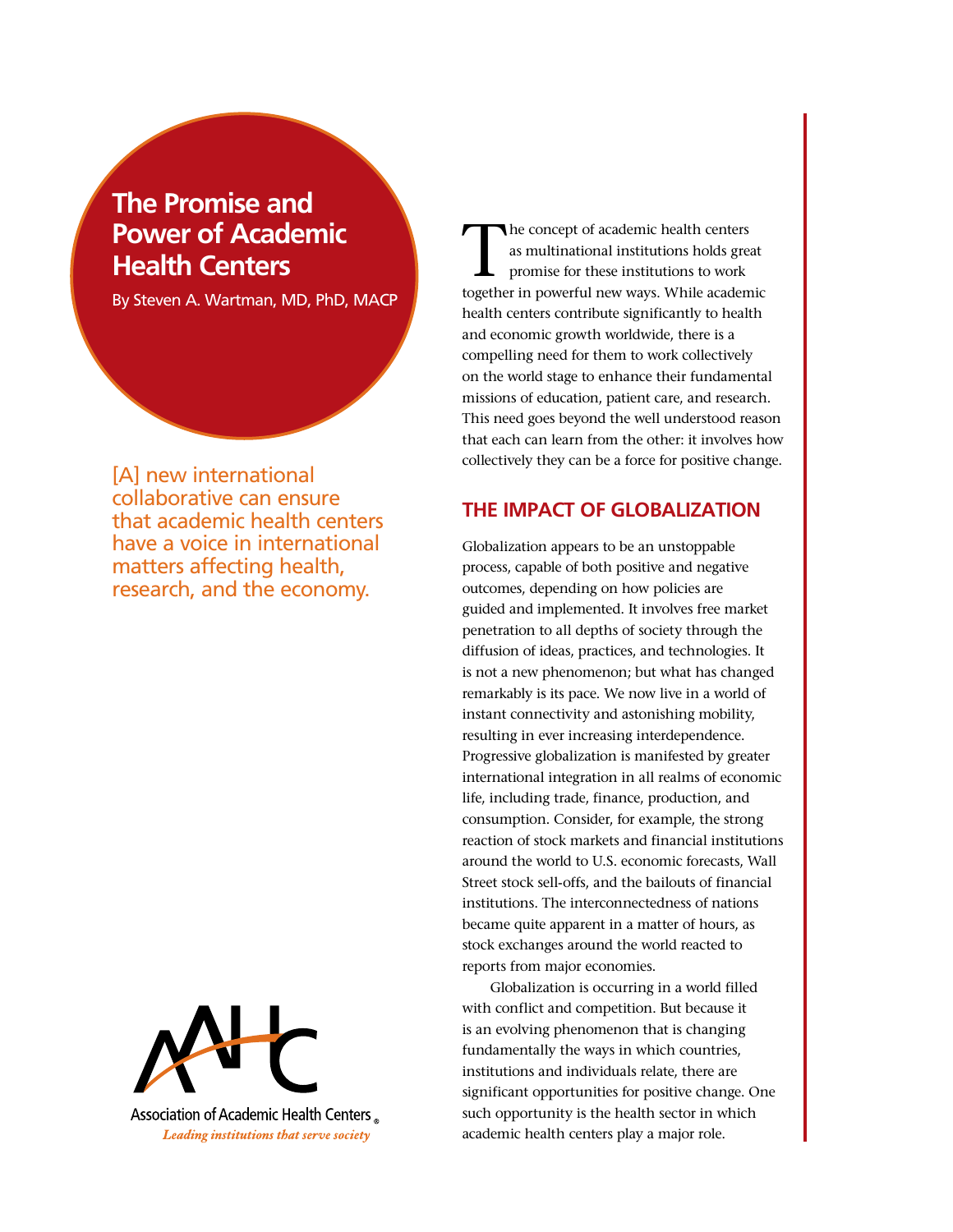#### **Implications for Academic Health Centers around THE WORLD**

There is a trend towards — and considerable interest in — the development of academic health centers around the world. It is increasingly clear that these entities have enormous potential to contribute to health policy with the focus of improving the global community's health and well-being.

Academic health centers are unique transglobal organizations. Their traditional mission areas — health professions education, biomedical research, and patient care –- which are usually viewed as local concerns, are becoming more global. In education, there is the back and forth flow of students across borders; in research, the development of multinational research teams and institutes; and in patient care, an increasing amount of inter-country transfers of patients. There are also many public health concerns for academic health centers that are directly related to the world's shrinking boundaries, from the food supply to manufactured goods, and from classic epidemics to natural or man-made disasters.

Academic health centers are viewed as the world's leaders in biomedical research and a source of innovation and discovery. As such, these institutions are the creators of new knowledge and major engines of the knowledge economy, an economy where knowledge resources, including know-how, expertise, and intellectual property are more important than land, natural resources, or even manpower for building the framework for economic development.<sup>1</sup> Globalization has heightened awareness of the importance of the knowledge economy and focused attention on the competition to build and acquire knowledge resources, thus placing academic health centers in a strong position for the future.

Financial data shows that in the U.S. 20 years ago, the market value of the physical assets of the top 150 U.S. companies accounted for 75 percent of the total value of their stocks. A firm was roughly worth the sale price of its plant, equipment, and real estate. Today, the book value of the top 150 U.S. corporations accounts for just

### "Academic health centers are unique transglobal organizations."

35 percent of the total value of their shares.<sup>2</sup> Since the mid-1990s, U.S. companies have invested as much in intangibles — such as intellectual property and branding — as in all their physical assets. And today, it is estimated that nearly twothirds of the value of a large company comes from what it knows and the ideas and relationships that it owns.<sup>3</sup>

As compared to stock exchanges or national central banks, the value of academic health centers is no less significant in terms of economic and social impact. Interestingly, the rise of academic health centers, regardless of where they are located, does not seem to provoke the kind of defensive or protectionist reactions seen in many other sectors of the economy. Such protectionism was evident, for example, when the U.S. imposed steel tariffs in 2002, or when Brazil disputed American cotton subsidies in 2005.4

#### **The International Academic Health Center Potential: Mission and Model**

The policies and practices of academic health centers, however, are not inherently designed to ward off competition or control the market. Academic health centers, both established and newly-forming, may well determine a major part of the future course of countries around the globe because they hold important keys to knowledge, discovery, and the health and well-being of billions of people. They must, in fact, continually strive to ensure that their work is not politicized for economic or other purely self-serving gains. They must seek to enhance the social good to fulfill their missions of education, patient care, and research, regardless of immediate profitability and short-term return. The organization, management, and promotion of life science resources across the globe are integrally related to the human talent that must be cultivated and sustained for the academic health center. The potential worth of an academic health center to a nation is perhaps, to use a current advertising phrase, priceless.

The Promise and Power OF ACADEMIC Health Centers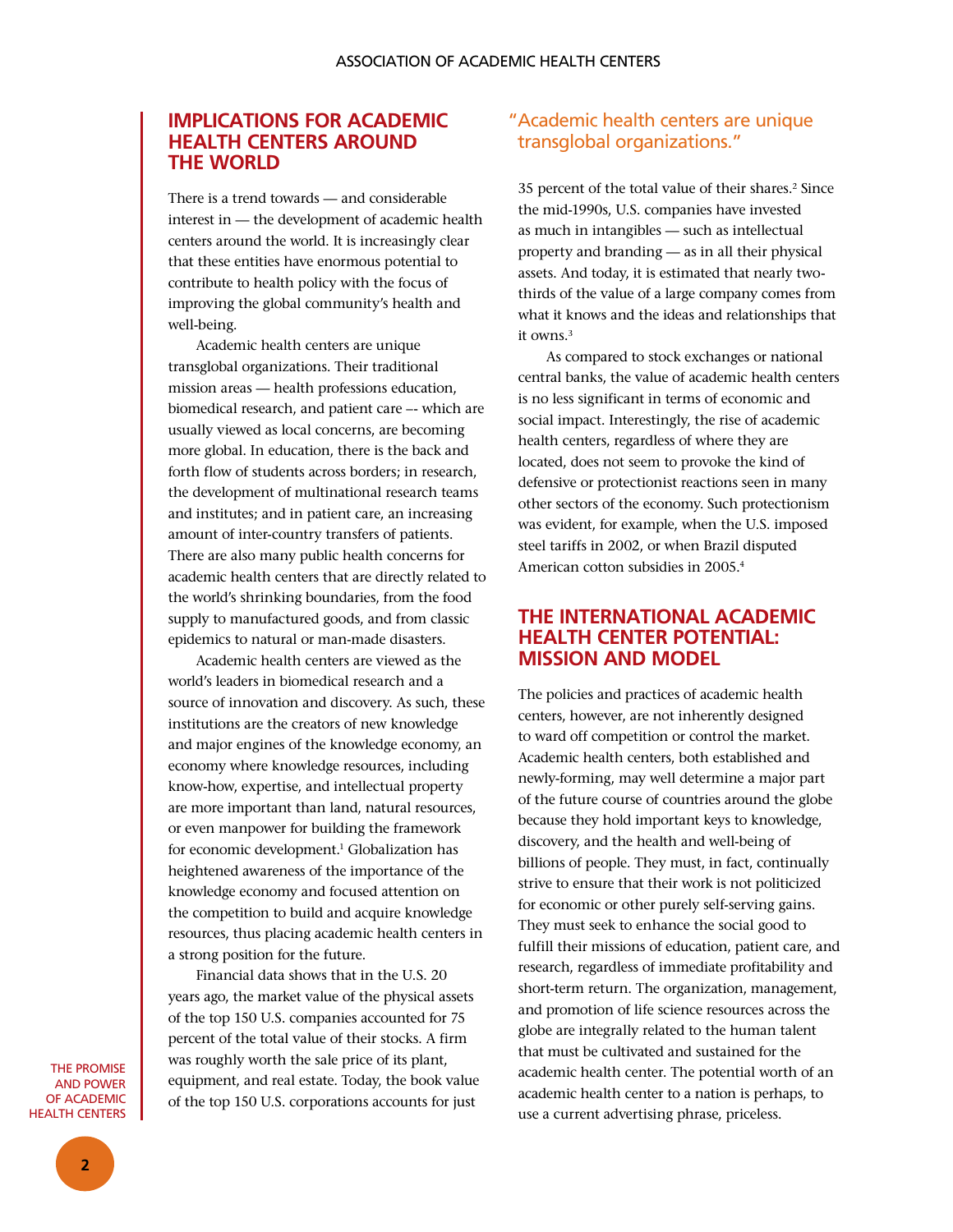This potential is what presents the opportunity to develop a unique international collaborative model, a model that promotes a distinctive set of priorities and academic traditions, discovery and innovation, and the principles of ethics and humane care. There is much to gain by academic health centers sharing knowledge, programs, and services. There is also much to gain in the policy arena. However, in order to do so, academic health centers must act collaboratively in new and untested ways. The goal of such collaborative efforts is clear: to improve health and well-being; to increase access to education; and to produce important new discoveries that ameliorate disease and improve the quality of life.

# **Opportunities for International Collaboration: AAHC International™**

In this context, I propose an international collaborative organization of academic health centers. There is today a critical junction of need and opportunity for academic health centers to work in partnership worldwide and, in doing so, be among the critical forces shaping the 21st century. Through working together, academic health centers can become agents of change embodying the ideals of health and well-being worldwide.

By serving to mobilize and speak on behalf of their enormous collective strengths and resources, this new international collaborative can ensure that academic health centers have a voice in international matters affecting health, research, and the economy. As an organized group, academic health centers can address pressing needs in public health, patient care, health professions education, and biomedical and clinical research.

In addition, academic health centers can help each other to develop the organizational and management expertise that captures the power of their combined missions. AAHC International™, an international organization of academic health centers, offers an exceptional platform as a "thought-leader" to facilitate a number of key issues with targeted activities and events, including:

Developing and disseminating models of the

organization and management of academic health centers;

- • Addressing the infrastructure for public health, patient care, health professions education, and biomedical and clinical research;
- Promoting best practices; and
- Enhancing collaborative, interprofessional research, education, and scholarship.

Academic health centers also have the unique opportunity to work on policy development in an international context that enhances the ability to build and sustain these institutions as they work to improve the public good. Examples include:

- Holding summits on emerging issues;
- Sharing approaches to critical health systems issues; and
- Fostering international partnerships.

## **The Promise and Power of Academic Health Centers**

At a time of vast economic shifts, it is especially important to consider the promise and power of academic health centers. Academic health centers sit at an important crossroad as the world's nations react to a different kind of economic future. Many of the forces enveloping us are similar to those impacting the business sector. But academic health centers are different because profit is not their major driving force: they have missions that must continue regardless of profitability.

Big challenges loom. How much will governments and other funders spend on research, and how will they spend it? How will nations and political and business leaders seek to direct the structure and management of academic health centers that are increasingly viewed as key components of national power and prestige? Will the public good remain the driving force of academic health center development around the globe? These are only some of the questions for

" Through working together, academic health centers can become agents of change embodying the ideals of health and well-being worldwide."

The Promise and Power of Academic Health Centers